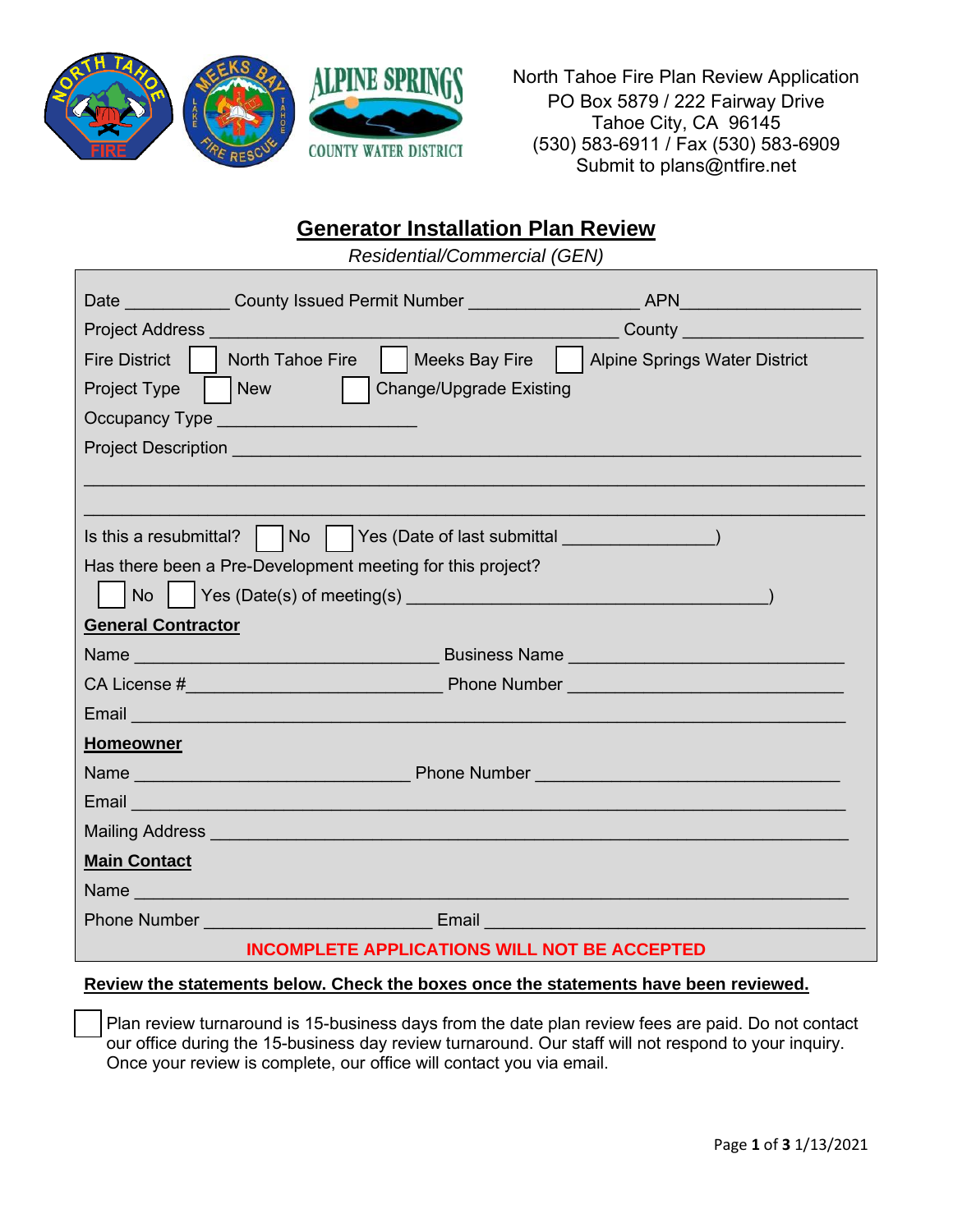Review the submittal requirements below. NTFPD is no longer able to approve plans with conditions. If any of the requirements are missing, plans will not be approved and will be subject to resubmittals and resubmittal fees. All resubmittals trigger a new 15 business day turnaround.

#### *Check the type of plan review that applies. Under the selected type, check the requirements to ensure all are met prior to submitting.*

| NTFPD/Placer Co. Review Submittal Requirements -                                                                                                                                                                                                                                                                              |  |  |  |
|-------------------------------------------------------------------------------------------------------------------------------------------------------------------------------------------------------------------------------------------------------------------------------------------------------------------------------|--|--|--|
| A Site Plan showing location of the generator, power disconnect, and the shunt (If applicable).                                                                                                                                                                                                                               |  |  |  |
| Applicable building codes and standards must be noted on the cover sheet, including the<br>NTFPD amended fire code.                                                                                                                                                                                                           |  |  |  |
| The location of the shunt per CFC Section 509 (If applicable).                                                                                                                                                                                                                                                                |  |  |  |
| Cut sheets for the generator.                                                                                                                                                                                                                                                                                                 |  |  |  |
| Cut sheets for the shunt per CFC Section 509 (If applicable).                                                                                                                                                                                                                                                                 |  |  |  |
| The county issued project permit number. If the permit issuance checklist is already issued,<br>include this with submittal. If not, you will be required to submit a copy to NTF once it is issued.                                                                                                                          |  |  |  |
| Pre-Development Meeting Findings/Alternate Materials and Methods Request (If applicable).                                                                                                                                                                                                                                     |  |  |  |
| MBFPD/El Dorado Co. Review Submittal Requirements -                                                                                                                                                                                                                                                                           |  |  |  |
| A Site Plan showing location of the generator, power disconnect, and the shunt (If applicable).                                                                                                                                                                                                                               |  |  |  |
| Applicable building codes and standards must be noted on the cover sheet, including the<br>MBFPD amended fire code.                                                                                                                                                                                                           |  |  |  |
| The location of the shunt per CFC Section 509 (If applicable).                                                                                                                                                                                                                                                                |  |  |  |
| Cut sheets for the generator.                                                                                                                                                                                                                                                                                                 |  |  |  |
| Cut sheets for the shunt per CFC Section 509 (If applicable).                                                                                                                                                                                                                                                                 |  |  |  |
| The county issued project permit number.                                                                                                                                                                                                                                                                                      |  |  |  |
| Pre-Development Meeting Findings/Alternate Materials and Methods Request (If applicable).                                                                                                                                                                                                                                     |  |  |  |
| Once the project is reviewed and approved, NTFPD/MBFPD will sign-off the workflow in the county's<br>system and add any Fire flags/holds/notes that will be required for project final. This will allow for permit<br>issuance from the county if their requirements have been met. Notify them when this review is approved. |  |  |  |

I hereby acknowledge that I have read the Fire District's requirements above for plan review. Furthermore, I acknowledge that if any of the requirements are not complied with, the plans/project will fail review and will be subject to resubmittals and resubmittal fees. By signing below, I am verifying that I have met the requirements for this submittal.

Signature\_\_\_\_\_\_\_\_\_\_\_\_\_\_\_\_\_\_\_\_\_\_\_\_\_\_\_\_\_\_ Date \_\_\_\_\_\_\_\_\_\_\_\_\_\_\_\_\_\_\_\_\_\_